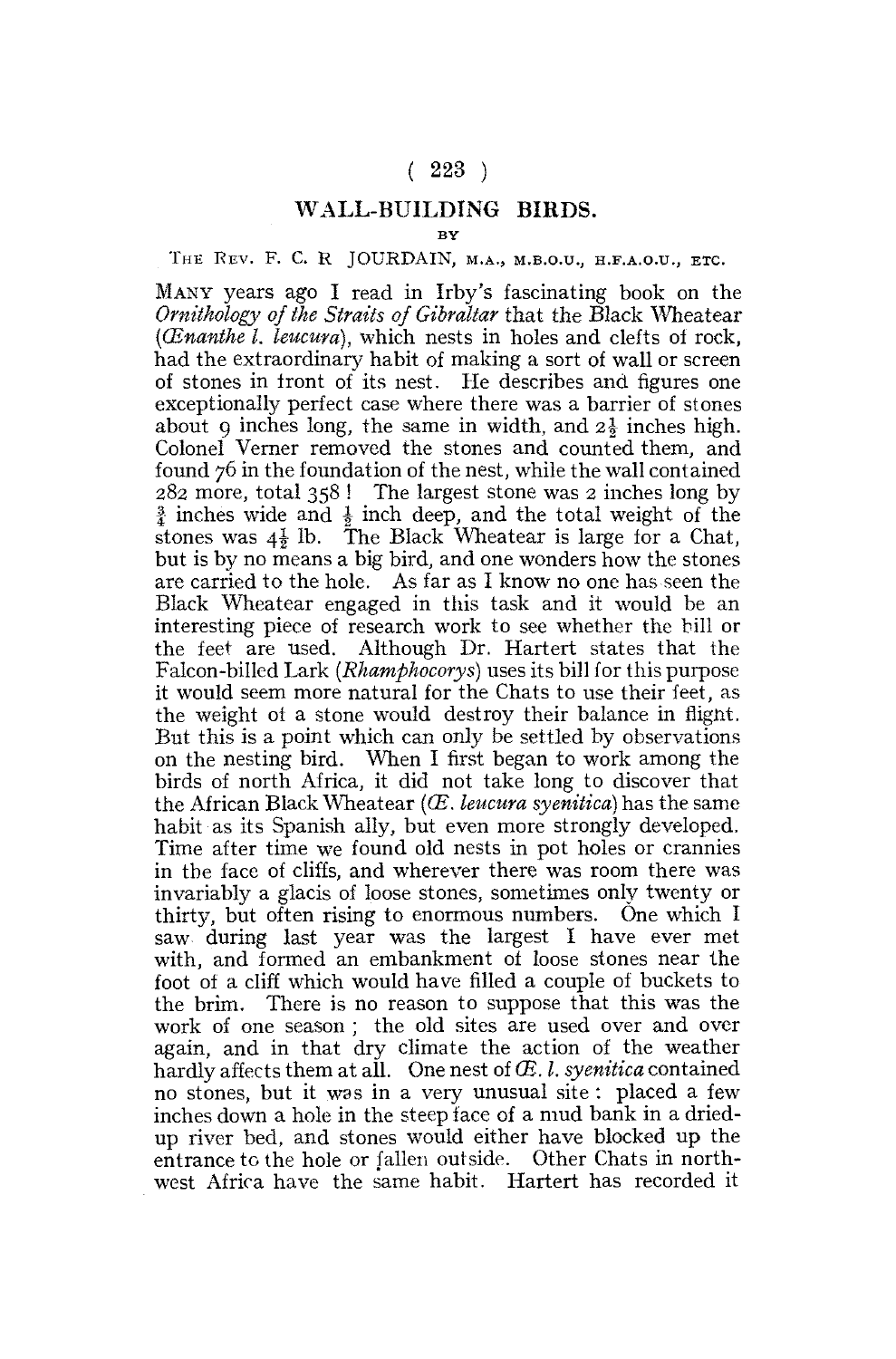of *CE. leucopyga* and I have noticed it also in *CE. lugens halophila,* though not to the same extent as in the larger Black Chats.

It is, however, even more surprising to find that the habit is not confined to the rock-nesting species in north Africa; it exists in a somewhat modified form among the Larks. The Brown Desert Larks *(Ammomanes deserii)* build their nests under the shelter of a stone or tiny bush, but on the open side one generally finds a little wall of stones arranged loosely at or below the level of the nest. During the spring of 1926 I made the acquaintance of another species of Desert Lark on the stony deserts south of Biskra and in south Tunisia *(A. phcenicurus arenicolor),* and here again was the wall in a primitive form, but in both cases the stones were not loose but wedged well into the sandy soil. Of course it is possible that these little birds use the same sites year after year, and in that case it would not be surprising to find that blown sand had accumulated round the stones and given them the appearance of being built into the ground; but Koenig appears to have also met with similar cases of Desert Larks' nests in which the stones were, as he says, " plastered " into the ground. Other species which " wall in " their nests are the great Falcon-billed Lark *(Rhamphocorys clot-bey)* and the north African Horned Larks *(Eremophila alpestris bilopha* and *E. a. atlas).* In connexion with these last an interesting parallel occurs. The Shore-Lark of northern Europe *(E. alp. flava*) frequently nests on the tundra, where there are often no loose stones and only boulders embedded in the ground. Moreover, the habit of wall-building appears to be confined to Mediterranean species. When looking through the illustrations in H. J. Pearson's *Beyond Petsora Eastward* recently, I noticed in a photograph of a Shore-Lark's nest (facing p. 76) some peculiar objects arranged roughly in two rows on one side of the nest. Referring to the letterpress  $(p, zq)$  I found the following interesting note: " On examining the photo of this nest . . . there will be noticed a number of pieces of light brown shale on one side ; these were the only stones within a circle of many feet, and I have little doubt were brought by the bird to divert attention from the light-coloured eggs and nest." It is an interesting coincidence to find an arctic subspecies adopting the same habit which is characteristic of the Saharan and Atlas races.

With regard to the object of these walls there is still considerable divergence of opinion. Irby's surmise that they may be of use in draining the nest of superfluous moisture